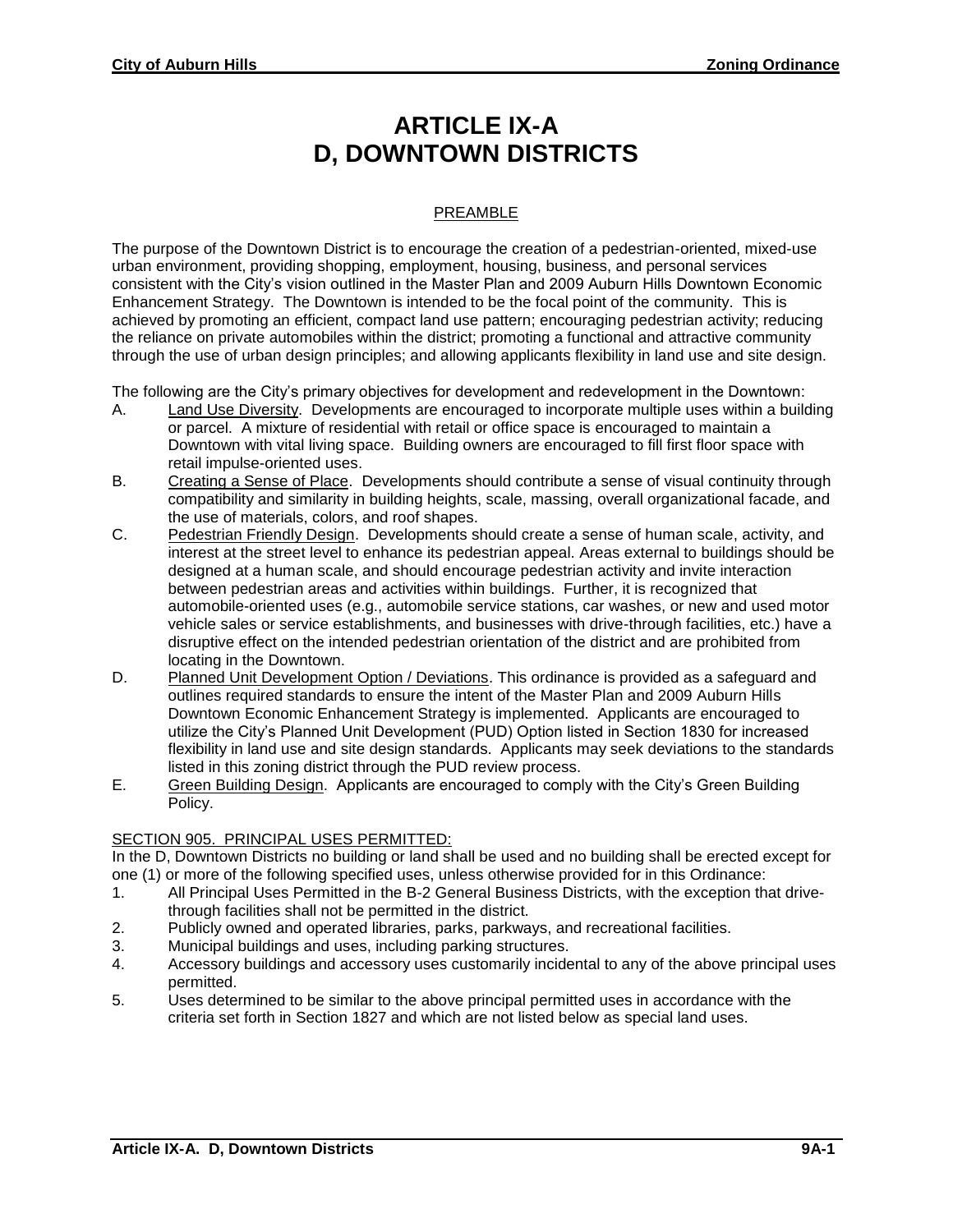## SECTION 906. SPECIAL LAND USES PERMITTED:

The following uses may be permitted under the purview of Section 1818 by the City Council, after site plan review and Public Hearing by the Planning Commission, and subject further to such other reasonable conditions which, in the opinion of the City Council, are necessary to provide adequate protection to the health, safety, general welfare, morals and comfort of the abutting property, neighborhood and City of Auburn Hills:

- 1. Residential units developed within mixed use buildings, when said units are located above the first floor.
- 2. Free standing restaurants or other places serving food or beverage, except those having the character of a drive-in or having a drive-through facility.
- 3. Funeral homes subject to the requirements stated in Section 902.
- 4. Churches and places of worship<br>5. Museums, Theaters, and Perforr
- Museums, Theaters, and Performance Centers
- 6. Hotels and Lodging Facilities
- 7. Outdoor seating and outdoor facilities for the serving and/or consumption of food or beverages for restaurants and other similar uses where food and/or beverages are served and/or consumed, subject to the criteria listed in Section 902, Item 23. This provision shall not apply to outside seating allowed in City right-of-way via City license, which is considered a permitted accessory use.
- 8. Accessory buildings and accessory uses customarily incidental to any of the above Special Land Uses permitted.
- 9. Special Land Uses determined to be similar to the above Special Land Uses in accordance with the criteria set forth in Section 1828.

### SECTION 907. REQUIREMENTS FOR ALL USES:

All uses shall be subject to the following requirements:

- *1.* Building Height. Buildings shall not exceed two (2) stories or thirty (30) feet in height.
- 2. Building Setbacks. Front and side yard setbacks shall be a minimum and maximum of zero (0) feet. Rear yard setbacks shall be a minimum of twenty-five (25) feet.
	- A. The City Council may, after review and recommendation by the Planning Commission, allow a greater front or side yard setback to allow for consistency with adjacent buildings, patio or outside seating, driveway, or other applicable design considerations.
- 3. Building Materials and Architecture. The City desires the highest quality of building materials feasible to be used on the exterior facades of buildings in the Downtown. Building facades shall meet the intent of the City's Architectural Design Policy. Buildings should maintain the quality of their architectural character from all viewing angles.
	- A. Franchise Architecture. To maintain the unique character of the Downtown, buildings shall not be constructed or renovated using franchise architecture. Franchise architecture is defined as building design that is trademarked or identified with a particular franchise, chain, or corporation and is generic or standard in nature. Franchises or national chains may be located in the district, but must follow the standards of this Ordinance to create a building that is compatible with the Downtown.
- 4. Landscaping, Buffering, and Screening. The following standards for landscaping, buffering, and screening shall apply to all new development and redevelopment in the district:
	- A. Foundation Landscaping. Foundation plantings such as trees, shrubs, flower beds, and/or planters shall be provided along the rear of building when adjacent to a parking lot. Planting locations shall not obstruct ingress/egress doors.
	- B. Parking Lot Landscaping. For every twenty (20) spaces in a row which do not immediately adjoin a landscape greenbelt, a minimum of one (1) deciduous shade tree shall be provided within a minimum landscape island of eight (8) feet wide and sixteen (16) feet in depth.
	- C. Frontage Greenbelt. A minimum ten (10) foot landscaped greenbelt area shall be provided along any public or private road. This provision is not intended for developments along Squirrel Road and Auburn Road.
	- D. Frontage Tree Planting. Street landscaping shall be required for developments along the public or private right-of-way line of any street or road. At least one (1) evergreen or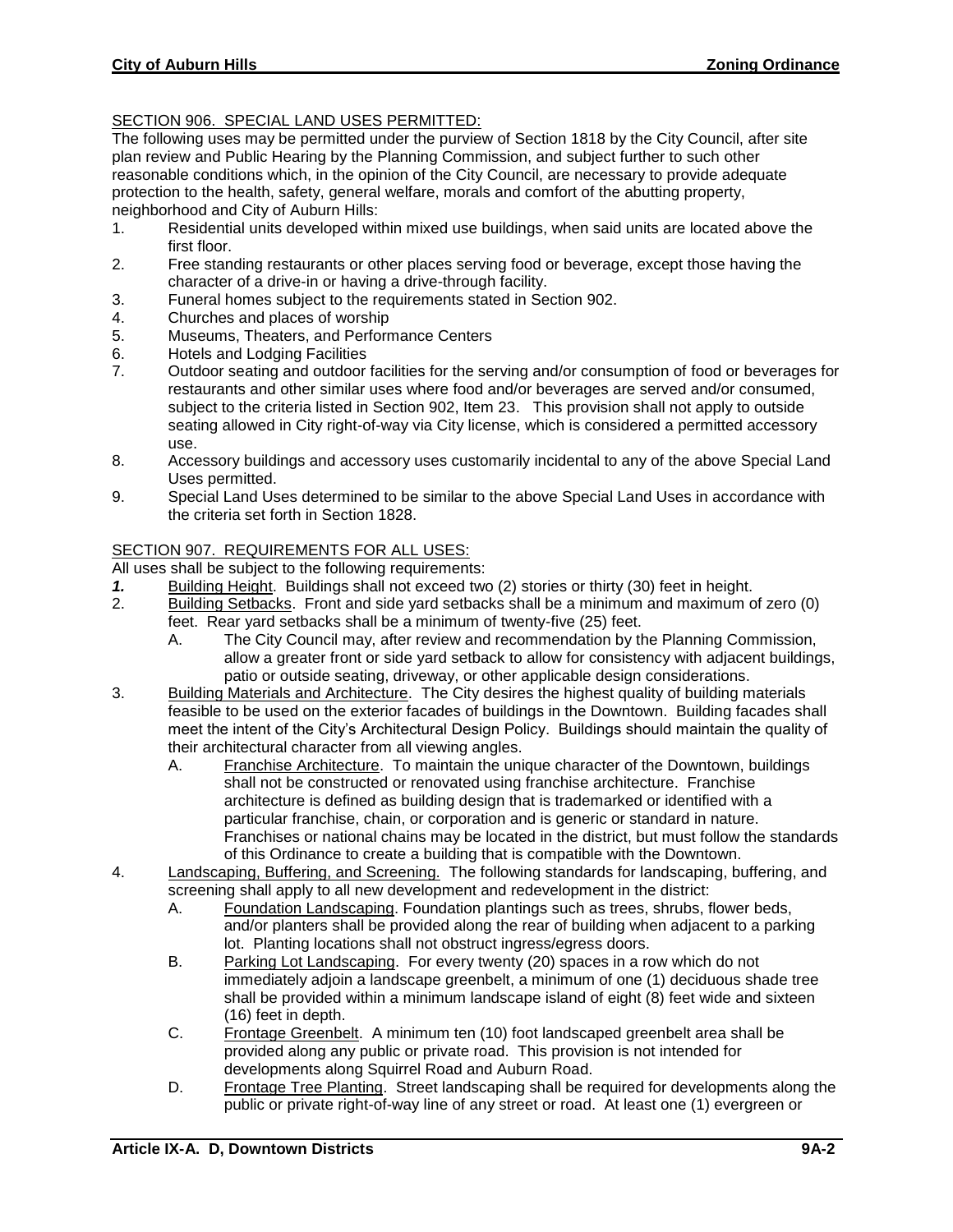deciduous tree shall be planted for each thirty (30) linear feet of required greenbelt length, rounded upward.

- E. Plant Materials and Landscape Elements. Projects shall meet tree size, tree diversity, and other applicable requirements listed in Section 1808, Item 6.
- F. Parking Lot Screening. Parking lot screening shall minimize direct views of parked vehicles from streets and sidewalks, and avoid spill-over light, glare, noise, or exhaust fumes onto adjacent properties, in particular one family residential property outside the district. Parking lots exposed to view from abutting one family residential property outside the zoning district shall be surrounded by a minimum of a three (3) foot high barrier in the form of berms, shrubs, masonry walls, or a combination thereof, in addition to the required tree plantings.
- G. Trash Dumpster and Utility Screening. Transformers, HVAC equipment (if located at the ground level), utility meters, and other machinery, as well as garbage collection points, should be located at the rear of the building. If such uses are visible from any adjacent rights-of way or property, they shall be totally screened by a fence or suitable plant or other visual barrier of an appropriate height or as proposed and approved in a site plan. Trash dumpsters shall meet the requirements of Section 1825 shall remain closed at all times.
- 5. Combining of Use Groups within a Single Structure. Commercial and office uses may occupy any number of total floors within a building used for residential uses. No commercial or office shall be located on the same floor as residential use, and no floor may be used for commercial or office purposes which is located above a floor used for residential purposes.
- 6. Off-Street Parking Requirements: Off-street parking shall not be required. If off-street parking is voluntarily provided, it shall meet the applicable requirements of Sections 1804 and 1805. Offstreet parking shall be located in the rear of the building.
- 7. Signs. Signs shall meet the requirements of Section 1811, with the following additional restrictions:
	- A. Sign types shall be restricted to wall mounted and projecting signs along Squirrel Road, Squirrel Court, and Auburn Road in the district. Signs which encroach into City right-ofway shall require a license from the City.
	- B. Signs shall be architecturally compatible with the style, composition, materials, colors, and details of the building to which they are affixed and with other signs on nearby buildings, while providing for adequate identification of the business. Signs shall not block or obliterate design details, windows or cornices of the building upon which they are placed.
	- C. Pole signs and exposed neon signs shall be prohibited throughout the district. This provision is not intended to prohibit neon signs which indicate the operational status of a business. Such operational status signs may not flash or change color.
- 8. Outside Storage:
	- No outside storage shall be permitted.
- 9. Off-Street Loading:

Off-street loading space shall be provided in accordance with Section 1701, Item p and Section 1806, with the exception that all buildings shall provide a minimum of one (1) paved loading space nine (9) feet in width and eighteen (18) feet in length in the rear of the building for small delivery vehicles.

- 10. Performance Standards:
	- All development shall adhere to the Performance Standards specified in Section 1807.
- 11. Freestanding Lighting:

Freestanding light poles shall not exceed twenty-five (25) feet in height and lighting shall be shielded onto the site so as to not become a nuisance to adjacent areas.

- 12. Cross-Access Interior Drives: Cross-access interior drives, or drives that will allow vehicles to move from one site to another without entering the frontage street, may be required.
- 13. Site Plan Review: Site plan review and approval is required for all development within the District in conformance with Section 1815.